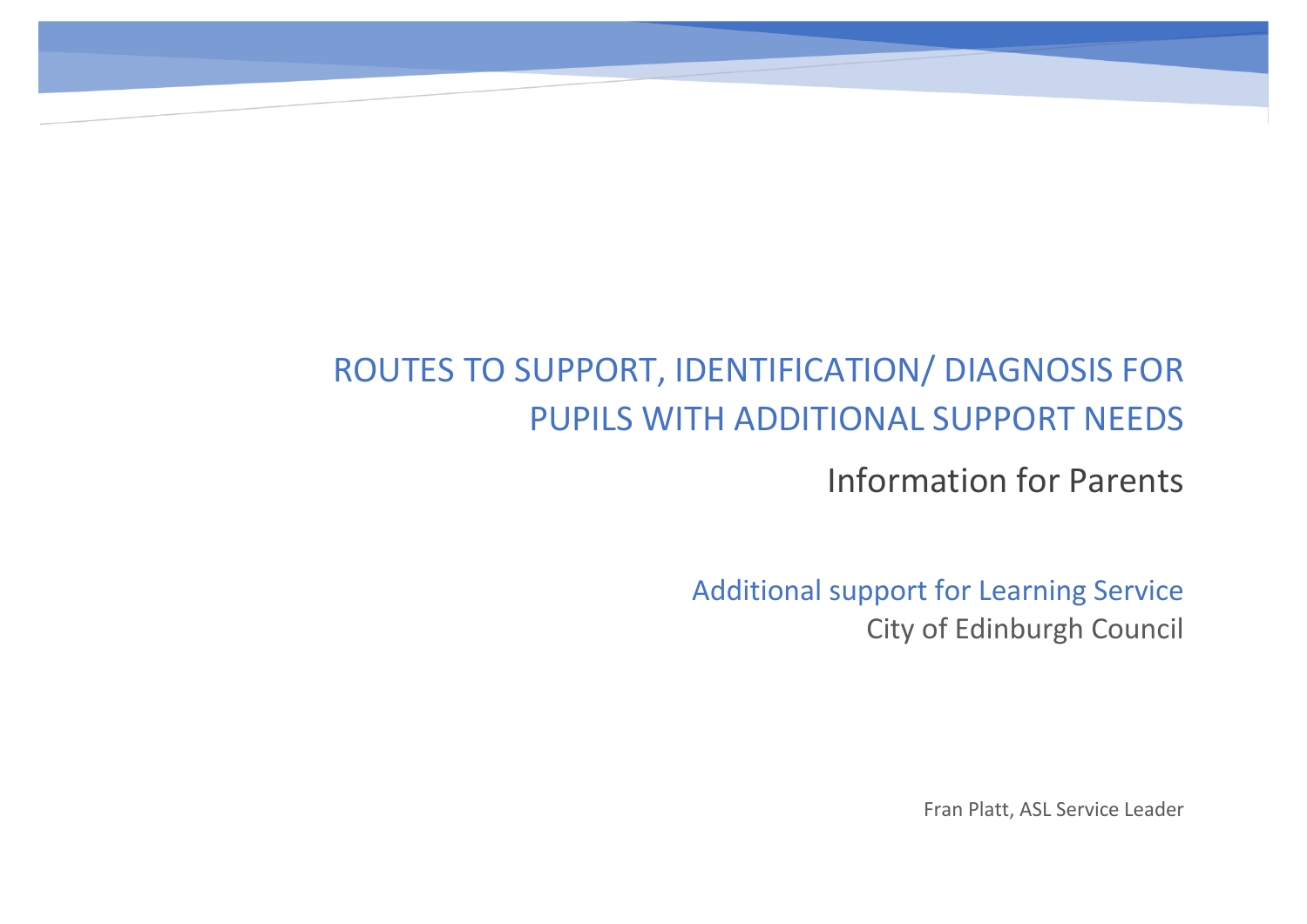#### **NATIONAL CONTEXT:**

The Getting it right for every child (GIRFEC) process is the national policy framework to support the wellbeing of children and young people. **GIRFEC** supports families by making sure children and young people can receive the right help, at the right time, from the right people. The aim is to help them to grow up feeling loved, safe and respected so that they can realise their full potential.

#### **LOCAL CONTEXT:** Within Edinburgh we have Pathways to support.

- **Pathway 1**: Pupils' needs are met by the resources available to a class/ subject teacher.
- **Pathway 2:** Pupils' needs are met by the class/ subject teacher, supported by the wider resources available within the school, including the Support for Learning Teacher (SfLT) and Senior Management Team (SMT).

Most children and young peoples' needs are met at Pathways 1 and 2. Schools constantly strive to build their capacity via training, professional dialogue, professional enquiry and sharing of practice. Educational Psychologists and Additional Support for Learning Service staff provide extensive consultation and support at Pathways 1 and 2.

**Pathway 3:** Pupils' needs are met within the school, with the help of partner services/ agencies. A Child Planning Meeting (CPM) will be held for the pupil. Schools seek parent/ carer consent to make a Request for Support to the Additional Support Access Point (ASAP). The services accessed here are the Additional Support for Learning Service (education support) and Edinburgh Together (family support).

> The Additional Support for Learning (ASL) Service covers 8 broad teams: Early Years Team (Nursery – P1), Inclusion Support Team (Primary and Secondary), English as an Additional Language (EAL) Team, Literacy and Dyslexia Support Team (LDST), Deaf Support Team (DST), Visiting Teachers of the Visually Impaired (VTVI), ICT Team, Moving and Handling Team.

There are a range of supports available at Pathway 3 and these are agreed between the school and partner service, in the context of the school's capacity and the needs of the pupil. Support may include: further training for staff, observation, consultation and advice to staff regarding individual strategies, modelling of strategies/ approaches, whole class/ small group/ individual support, ICT assessment.

The ASL Service also delivers several flexible pathways to support children and young people who have ongoing challenges at school, despite a significant level of support at Pathways 1-3 being in place. These are mostly outdoor group activities, with the exception of secondary Youth 180 groups, for pupils experiencing emotionally-based school refusal.

Pathway 4: A small minority of pupils require specialist provision, places are accessed via the Case Management Review Group (CMRG).



October 2020 Fran Platt, ASL Service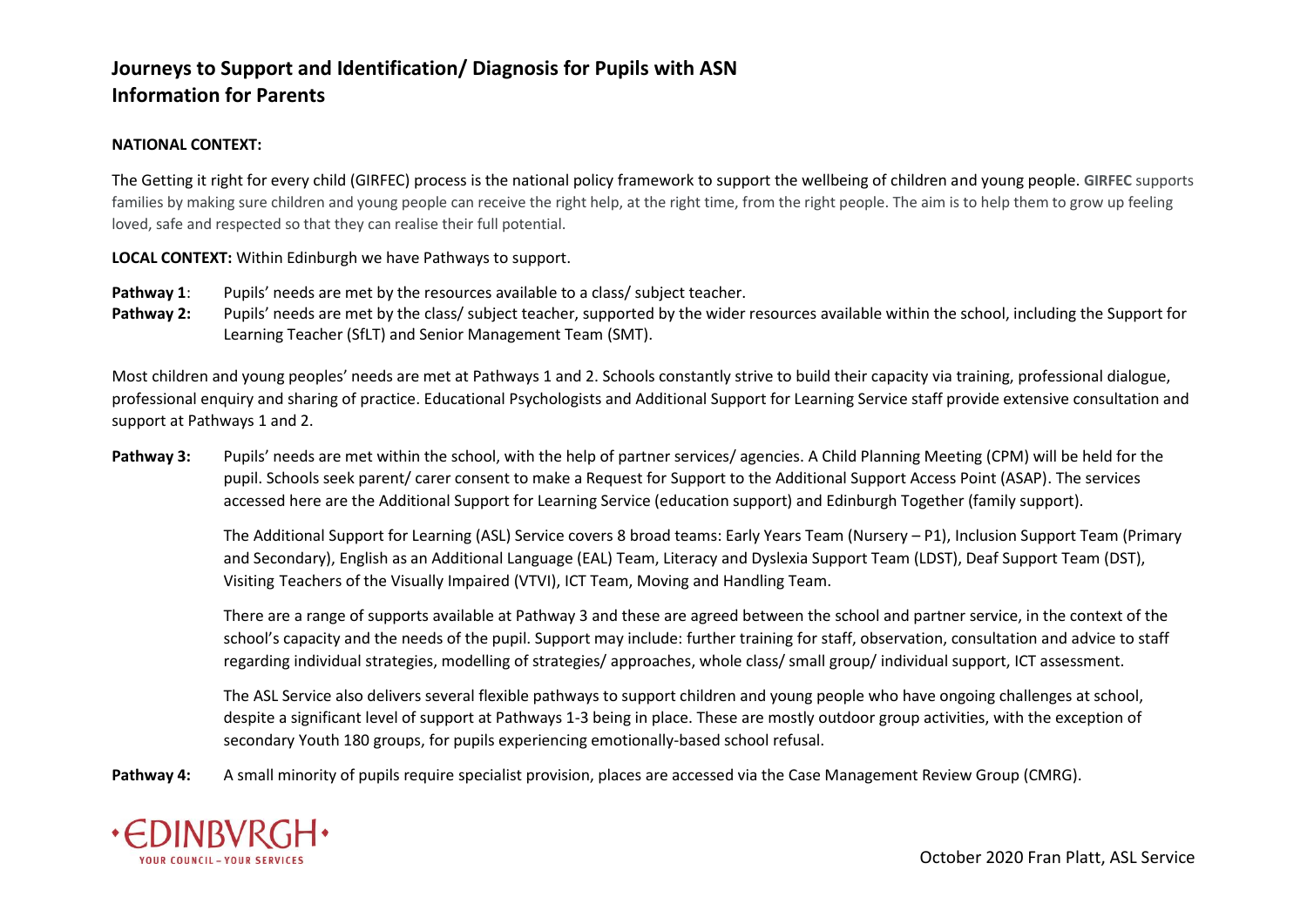**Identification:** This term is used for additional support needs that are assessed/ observed by education staff, so they are not diagnosed.

**Diagnosis:** This term is used for additional support needs that are assessed by allied health professionals.

NB: This is not an exhaustive list of ASN

| <b>ASN</b>       | <b>Summary of need</b>                | Process to support within education                      | Process for identification/diagnosis                 |
|------------------|---------------------------------------|----------------------------------------------------------|------------------------------------------------------|
|                  |                                       | establishment                                            |                                                      |
| <b>Attention</b> | Attention deficit hyperactivity       | Pathways 1 and 2:                                        | Symptoms of ADHD tend to be noticed at<br>$\bullet$  |
| <b>Deficit</b>   | disorder (ADHD) is a behavioural      | Parent/ carers, nursery/ school staff raise              | an early age and may become more                     |
| Hyperactivity    | disorder that includes symptoms such  | concern about pupil's presentation -                     | noticeable when a child's circumstances              |
| <b>Disorder</b>  | as inattentiveness, hyperactivity and | focus/ attention/ impulsiveness etc.                     | change, such as when they start school.              |
| (ADHD)           | impulsiveness.                        | In primary/ secondary, the class/ subject                | Most cases are diagnosed when children               |
|                  | <b>NHS</b>                            | teacher may use Up Up and Away/ Circle                   | are 6 to 12 years old.                               |
|                  |                                       | or another tool to look at areas of                      | Parents/ carers should consider raising<br>$\bullet$ |
|                  | https://www.nhs.uk/conditions/atten   | strength and areas to develop, and to                    | their concerns with a GP if they think               |
|                  | tion-deficit-hyperactivity-disorder-  | plan, implement and evaluate new                         | their child's behaviour may be different             |
|                  | adhd/                                 | strategies.                                              | from most children their age.                        |
|                  |                                       | Staff will engage in professional dialogue,<br>$\bullet$ | Your GP cannot formally diagnose ADHD,<br>$\bullet$  |
|                  |                                       | professional reading and ongoing                         | but they can discuss your concerns with              |
|                  |                                       | partnership working with parents/ carers.                | you and refer you for a specialist                   |
|                  |                                       | Staff can access training via the Council's              | assessment, if necessary.                            |
|                  |                                       | Professional Development Programme -                     | If your GP thinks your child may have<br>$\bullet$   |
|                  |                                       | Supporting Learners with ADHD.                           | ADHD, they may first suggest a period of             |
|                  |                                       |                                                          | "watchful waiting" - lasting around 10               |
|                  |                                       | Pathway 3:                                               | weeks - to see if your child's symptoms              |
|                  |                                       | With parent/ carer consent, health                       | improve, stay the same or get worse.                 |
|                  |                                       | visitors/ nurseries and schools can consult              | They may also suggest starting a group-<br>$\bullet$ |
|                  |                                       | with the Additional Support for Learning                 | based, ADHD-focused parent training or               |
|                  |                                       | Service (ASL Service); they may agree                    | education programme. Being offered a                 |
|                  |                                       | training for staff, and/ or observation and              | parent training and education                        |
|                  |                                       | modelling of strategies.                                 | programme does not mean you have                     |

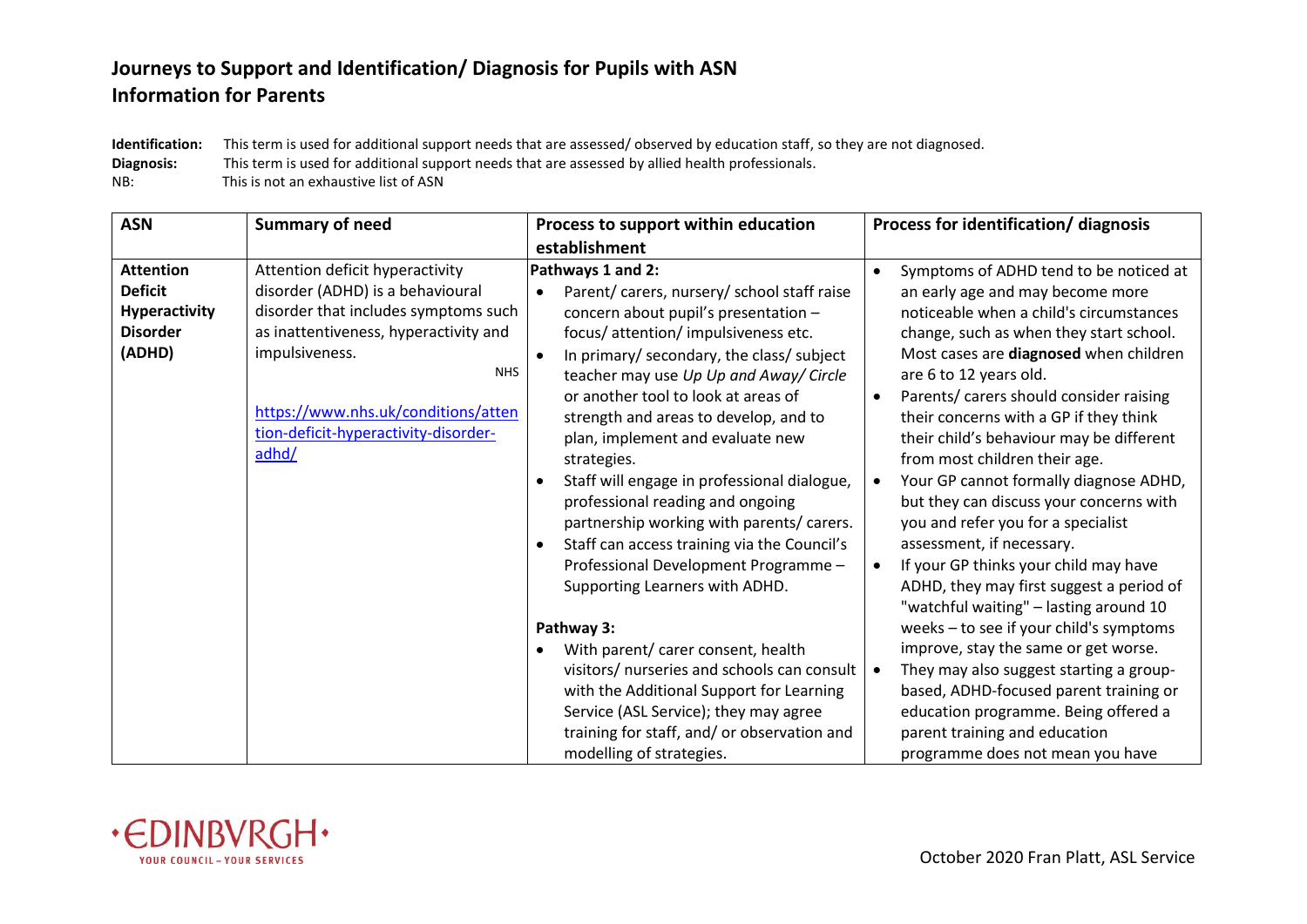| This support is accessed by the school<br>$\bullet$<br>making a request for support to the<br>Additional Services Access Point (ASAP)<br>after a Child Planning Meeting (CPM).<br>It may be appropriate to make a referral<br>$\bullet$<br>to Edinburgh Together (Children 1st/<br>Barnardo's/ Canongate Youth) for<br>further/ more intense support at home.<br>This is accessed by the school making a<br>request for support to ASAP after a CPM.<br>The teacher will continue to work in<br>$\bullet$<br>partnership with parents/ carers and<br>feedback as required, the system for this<br>needs to be agreed between parents/<br>carers and the school.<br>If your child has significant sensory needs<br>$\bullet$<br>it may be appropriate to consult with<br>occupational therapy (OT), any further<br>advice given to parents/ carers should be<br>shared with the school. A referral to OT<br>can be made via the GP or by the school,<br>as part of the CPM process. | $\bullet$ | been a bad parent - it aims to teach you<br>ways of helping yourself and your child.<br>If your child's behaviour does not<br>improve, and both you and your<br>GP believe it's affecting their day-to-day<br>life, your GP should refer you and your<br>child to a specialist for a formal<br>assessment which may include: a child<br>psychiatrist, a paediatrician - a specialist<br>in children's health, a learning disability<br>specialist, social worker or occupational<br>therapist with expertise in ADHD.<br>There's no simple test to determine<br>whether you or your child has ADHD, but<br>your specialist can make an accurate<br>diagnosis after a detailed assessment - a<br>physical examination, which can help rule<br>out other possible causes for the<br>symptoms/ a series of interviews with<br>you or your child /interviews or reports<br>from other significant people, such as<br>partners, parents and teachers.<br>Some children with ADHD are prescribed<br>medication to help them manage their<br>symptoms/ behaviours. There are<br>different options for medication and<br>these will be discussed in detail with<br>parents/ carers. Medication is monitored<br>closely by the ADHD team within the<br>NHS. |
|------------------------------------------------------------------------------------------------------------------------------------------------------------------------------------------------------------------------------------------------------------------------------------------------------------------------------------------------------------------------------------------------------------------------------------------------------------------------------------------------------------------------------------------------------------------------------------------------------------------------------------------------------------------------------------------------------------------------------------------------------------------------------------------------------------------------------------------------------------------------------------------------------------------------------------------------------------------------------------|-----------|----------------------------------------------------------------------------------------------------------------------------------------------------------------------------------------------------------------------------------------------------------------------------------------------------------------------------------------------------------------------------------------------------------------------------------------------------------------------------------------------------------------------------------------------------------------------------------------------------------------------------------------------------------------------------------------------------------------------------------------------------------------------------------------------------------------------------------------------------------------------------------------------------------------------------------------------------------------------------------------------------------------------------------------------------------------------------------------------------------------------------------------------------------------------------------------------------------------------------------------------------|

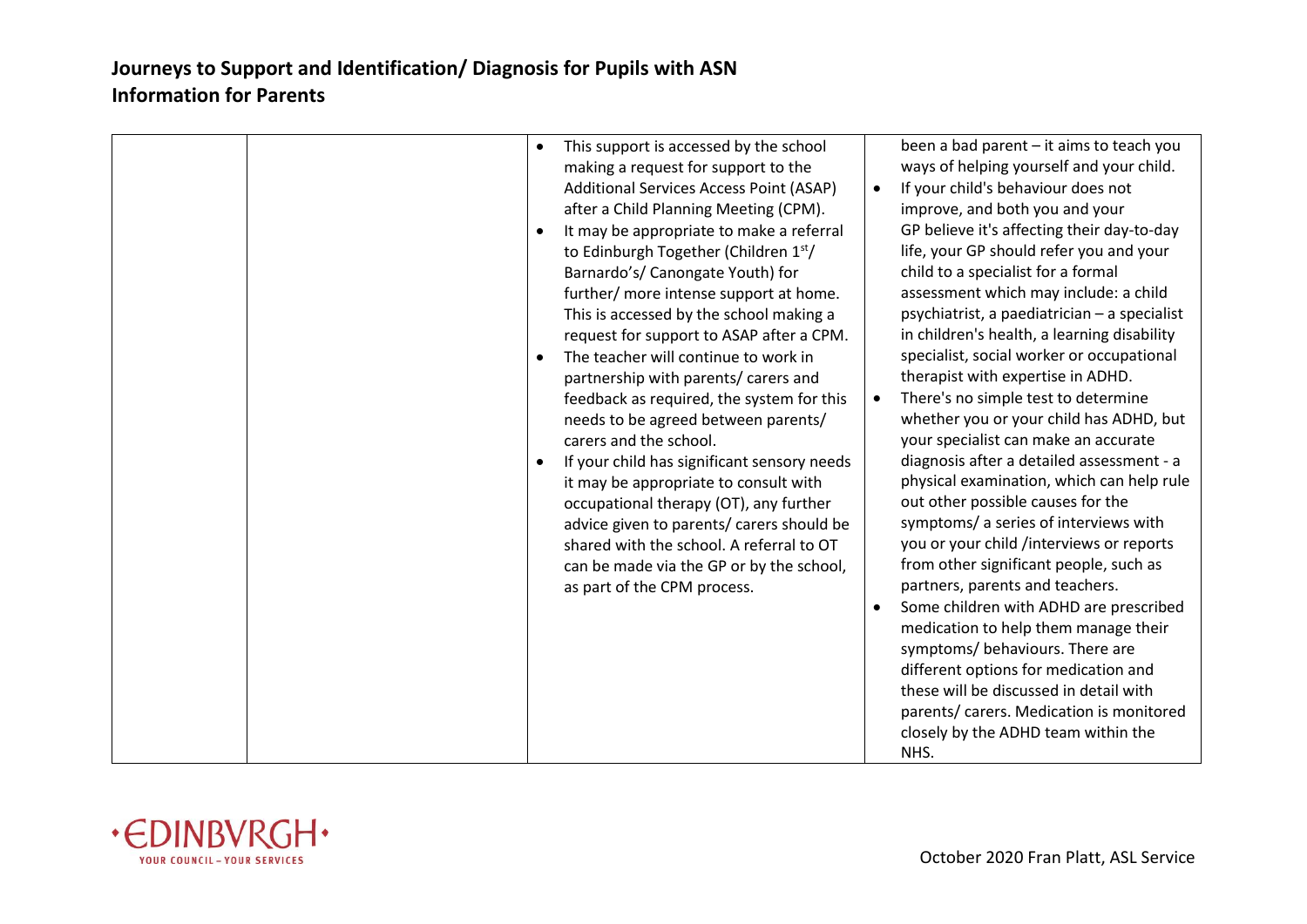| <b>Autism</b>  | Autism is a lifelong neuro-           | Pathways 1 and 2:                                       |           | In Scotland there is currently a move       |
|----------------|---------------------------------------|---------------------------------------------------------|-----------|---------------------------------------------|
| Spectrum       | developmental difference.             | The provision of support in Scottish early<br>$\bullet$ |           | towards assessing and diagnosing autism     |
| Disorder (ASD) | This means it is a condition that     | years and childcare settings and schools                |           | as part of a range of neurodevelopmental    |
|                | affects the development of the brain. | does not depend on an assessment and                    |           | conditions. We recognise that autistic      |
|                | Autism affects the way a person       | diagnosis of autism being in place.                     |           | young people can have other co-             |
|                | communicates and interacts with       | If concerns are raised and/or difficulties              |           | occurring difficulties that also need to be |
|                | others, how information is processed  | recognised, it is important to develop                  |           | recognised.                                 |
|                | and how the person makes sense of     | positive collaborative partnerships with                | $\bullet$ | In early years and child care settings and  |
|                | the world.                            | all involved.                                           |           | in schools, assessment involves the         |
|                | National Autism Implementation Team   | In primary/ secondary, the class/ subject<br>$\bullet$  |           | gathering of information about the          |
|                |                                       | teacher may use Up Up and Away/ Circle                  |           | learner's strengths and difficulties and    |
|                | https://www.nhs.uk/conditions/autis   | or another tool to look at areas of                     |           | will include a wellbeing assessment.        |
|                | m/                                    | strength and areas to develop, and to                   |           | In collaboration with parents/ carers and   |
|                |                                       | plan, implement and evaluate new                        |           | the learner, a profile of the learner is    |
|                |                                       |                                                         |           |                                             |
|                |                                       | strategies.                                             |           | established; this may result in a request   |
|                |                                       | Staff will engage in professional dialogue,             |           | for further assessment by speech and        |
|                |                                       | professional reading and ongoing                        |           | language therapy services and potentially   |
|                |                                       | partnership working with parents/ carers.               |           | educational psychology services.            |
|                |                                       | Staff can access training via the CPD<br>$\bullet$      |           | If the information gathered indicates that  |
|                |                                       | Directory, there are several courses                    |           | the learner may be autistic, a request for  |
|                |                                       | regarding supporting learners with ASD                  |           | assistance can be made to the local         |
|                |                                       | and whole school training is mandatory                  |           | specialist autism or neurodevelopmental     |
|                |                                       | every 3 years.                                          |           | diagnostic team.                            |
|                |                                       |                                                         |           | For a range of reasons some parents         |
|                |                                       | Pathway 3:                                              |           | decide that they do not wish to move to     |
|                |                                       | With parent/ carer consent, health<br>$\bullet$         |           | formal identification.                      |
|                |                                       | visitors/ nurseries/ schools can ask for                |           | If parents do wish to proceed, they can go  |
|                |                                       | advice from the Additional Support for                  |           | via their school or GP to make a referral   |
|                |                                       | Learning Service (ASL Service); they may                |           | to Community Child Health.                  |
|                |                                       | agree training for staff, and/or                        |           | After a diagnosis is made, parents/ carers  |
|                |                                       |                                                         |           |                                             |
|                |                                       | observation and modelling of strategies.                |           | will be offered a Family Follow Up          |

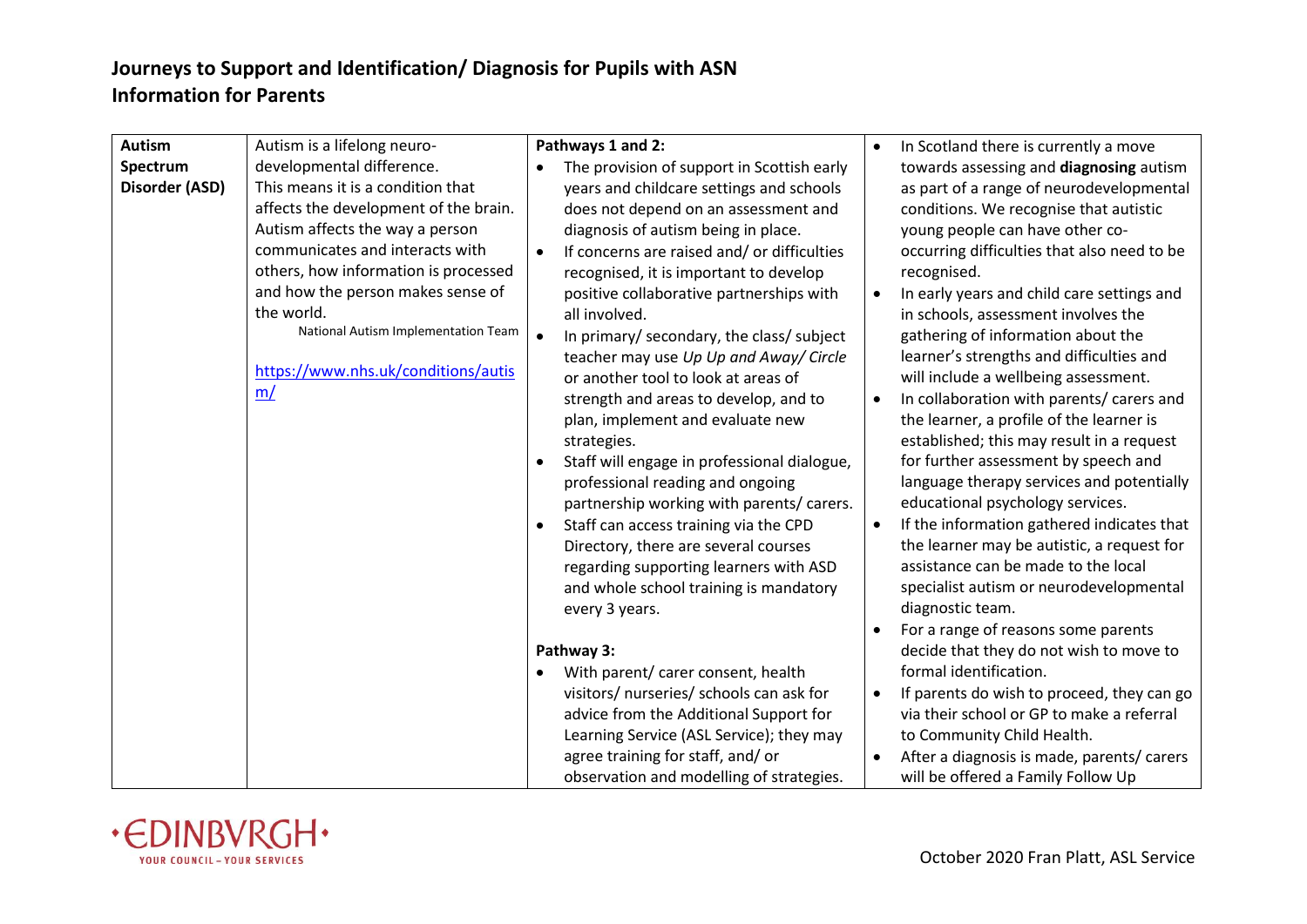|                 |                                                                           | This support is accessed by the school<br>making a Request for Support to ASAP<br>after a CPM.<br>Parents/ carers can access advice for<br>supporting their child at home from ASL<br>Service staff. It may be appropriate to<br>make a referral to Edinburgh Together<br>(Children 1 <sup>st</sup> / Barnardo's/ Canongate<br>Youth) for further/ more intense support<br>at home. This support is accessed by the<br>school making a request for support to<br>ASAP after a CPM.<br>There are other 3 <sup>rd</sup> party agencies that<br>provide support to parents/ carers e.g.<br>Tailor Ed, Lothian Autistic Society.<br>If your child has significant sensory needs<br>it may be appropriate to consult with<br>occupational therapy (OT), any further<br>advice given to parents/ carers should be<br>shared with the school. A referral to OT<br>can be made via the GP or by the school,<br>as part of the CPM process. | meeting. This meeting helps signpost the<br>family to other supports and services who<br>can help, as well as further Parent/ Carer<br><b>Information Sessions.</b> |
|-----------------|---------------------------------------------------------------------------|------------------------------------------------------------------------------------------------------------------------------------------------------------------------------------------------------------------------------------------------------------------------------------------------------------------------------------------------------------------------------------------------------------------------------------------------------------------------------------------------------------------------------------------------------------------------------------------------------------------------------------------------------------------------------------------------------------------------------------------------------------------------------------------------------------------------------------------------------------------------------------------------------------------------------------|---------------------------------------------------------------------------------------------------------------------------------------------------------------------|
| Developmental   | Developmental co-ordination                                               | Pathways 1 and 2:                                                                                                                                                                                                                                                                                                                                                                                                                                                                                                                                                                                                                                                                                                                                                                                                                                                                                                                  | See a GP is you are concerned about your<br>$\bullet$                                                                                                               |
| Co-ordination   | disorder (DCD), also known as                                             | Parent/ carers and / or nursery/ school                                                                                                                                                                                                                                                                                                                                                                                                                                                                                                                                                                                                                                                                                                                                                                                                                                                                                            | child's physical development.                                                                                                                                       |
| <b>Disorder</b> | dyspraxia, is a condition affecting                                       | staff raise concern about pupil's physical                                                                                                                                                                                                                                                                                                                                                                                                                                                                                                                                                                                                                                                                                                                                                                                                                                                                                         | Your GP can refer your child to a<br>$\bullet$                                                                                                                      |
| (Dyspraxia)     | physical co-ordination. It causes a                                       | co-ordination.                                                                                                                                                                                                                                                                                                                                                                                                                                                                                                                                                                                                                                                                                                                                                                                                                                                                                                                     | community paediatrician, who will                                                                                                                                   |
|                 | child to perform less well than<br>expected in daily activities for their | Once Allied Health Professionals (AHP)<br>have assessed the child, they may make                                                                                                                                                                                                                                                                                                                                                                                                                                                                                                                                                                                                                                                                                                                                                                                                                                                   | assess them and try to identify any<br>developmental problems.                                                                                                      |
|                 | age and appear to move clumsily.                                          | recommendations to support the pupil's                                                                                                                                                                                                                                                                                                                                                                                                                                                                                                                                                                                                                                                                                                                                                                                                                                                                                             | Occupational Therapy (OT) may also be<br>$\bullet$                                                                                                                  |
|                 | <b>NHS</b>                                                                | development at home and at nursery/                                                                                                                                                                                                                                                                                                                                                                                                                                                                                                                                                                                                                                                                                                                                                                                                                                                                                                | involved in this process.                                                                                                                                           |

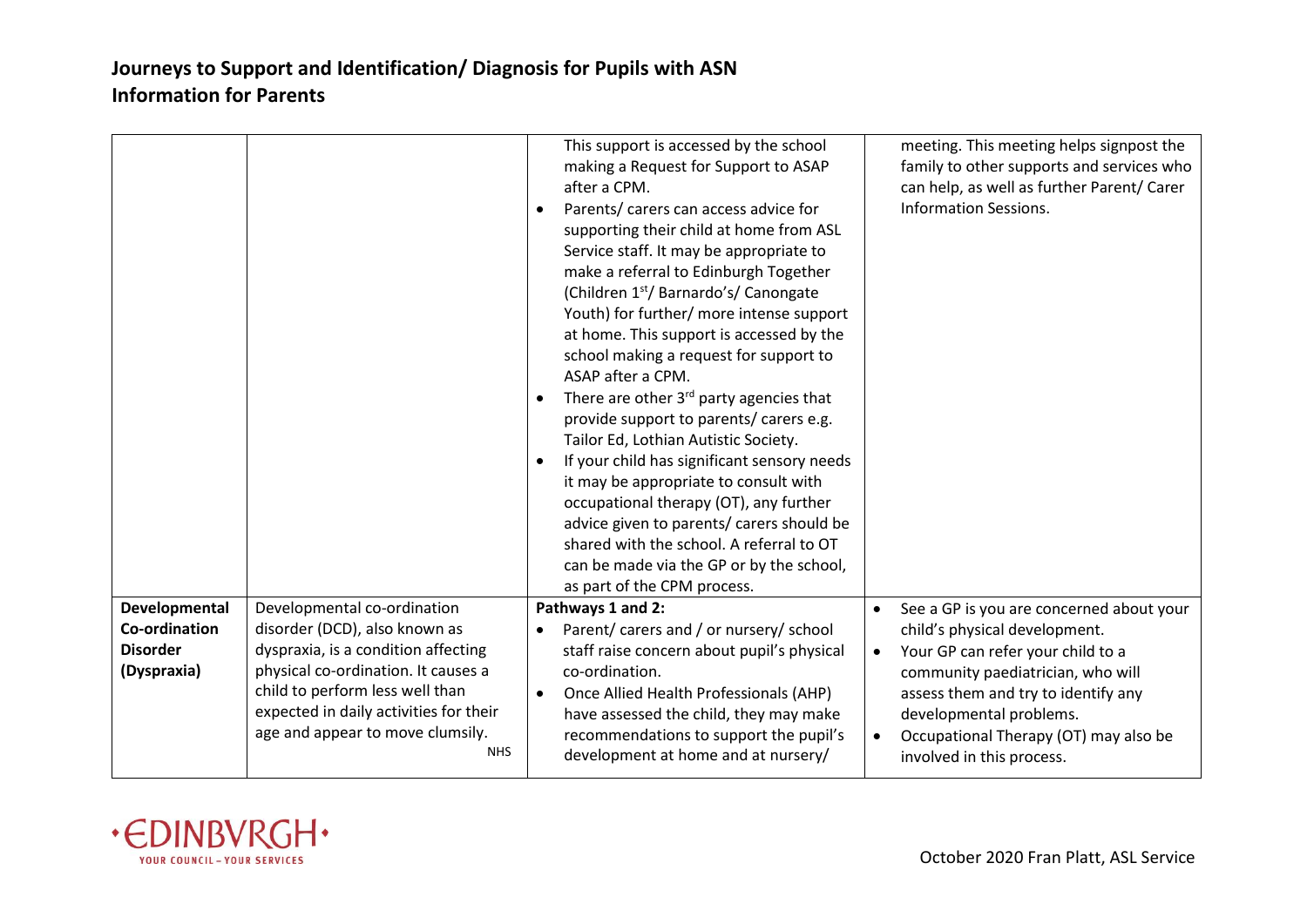|                    | https://www.nhs.uk/conditions/devel<br>opmental-coordination-disorder-<br>dyspraxia/        | school. Building the capacity at Pathways<br>1 and 2.<br>Parents/ carers to share information with<br>$\bullet$<br>class teacher as appropriate.                                                                                                                                                                                                                                                                                                                                                                                                                                                                                                                                                                                                                                                                                                                                                                                                                                                                                                                      |                                                                                                                                                                                                                |
|--------------------|---------------------------------------------------------------------------------------------|-----------------------------------------------------------------------------------------------------------------------------------------------------------------------------------------------------------------------------------------------------------------------------------------------------------------------------------------------------------------------------------------------------------------------------------------------------------------------------------------------------------------------------------------------------------------------------------------------------------------------------------------------------------------------------------------------------------------------------------------------------------------------------------------------------------------------------------------------------------------------------------------------------------------------------------------------------------------------------------------------------------------------------------------------------------------------|----------------------------------------------------------------------------------------------------------------------------------------------------------------------------------------------------------------|
| <b>Dyscalculia</b> | There is no official definition available<br>from the British Psychological<br>Association. | Pathways 1 and 2:<br>Parent/ carers, class teacher raise<br>$\bullet$<br>concern about pupil's development with<br>regards to numeracy.<br>Class teacher uses SEAL assessments and<br>/ or City of Edinburgh Council (CEC)<br>Literacy and Dyslexia Guidelines Checklist<br>which has a maths section. The pupil's<br>difficulties can be highlighted -<br>implement new strategies - monitor<br>impact over a term - focus on additional<br>area of need if required. Continuous<br>process.<br>Class teacher can liaise/ consult with SfL<br>$\bullet$<br>Teacher as required.<br>SfL Teacher may be involved directly or<br>indirectly with the child - SfL direct<br>teaching, PSA led interventions such as 60<br>minute SEAL and / or other numeracy<br>group support.<br>Class teacher feeds back to parents/<br>$\bullet$<br>carers about the strategies in place for<br>their child, the system for this needs to<br>be agreed between parents/ carers and<br>the school.<br>Class teacher may seek out further CPD<br>opportunities for supporting children | There is no test for dyscalculia.<br>$\bullet$<br>Schools often use SEAL assessments as<br>$\bullet$<br>they are felt to be the most appropriate<br>tool for highlighting strengths and areas<br>of challenge. |

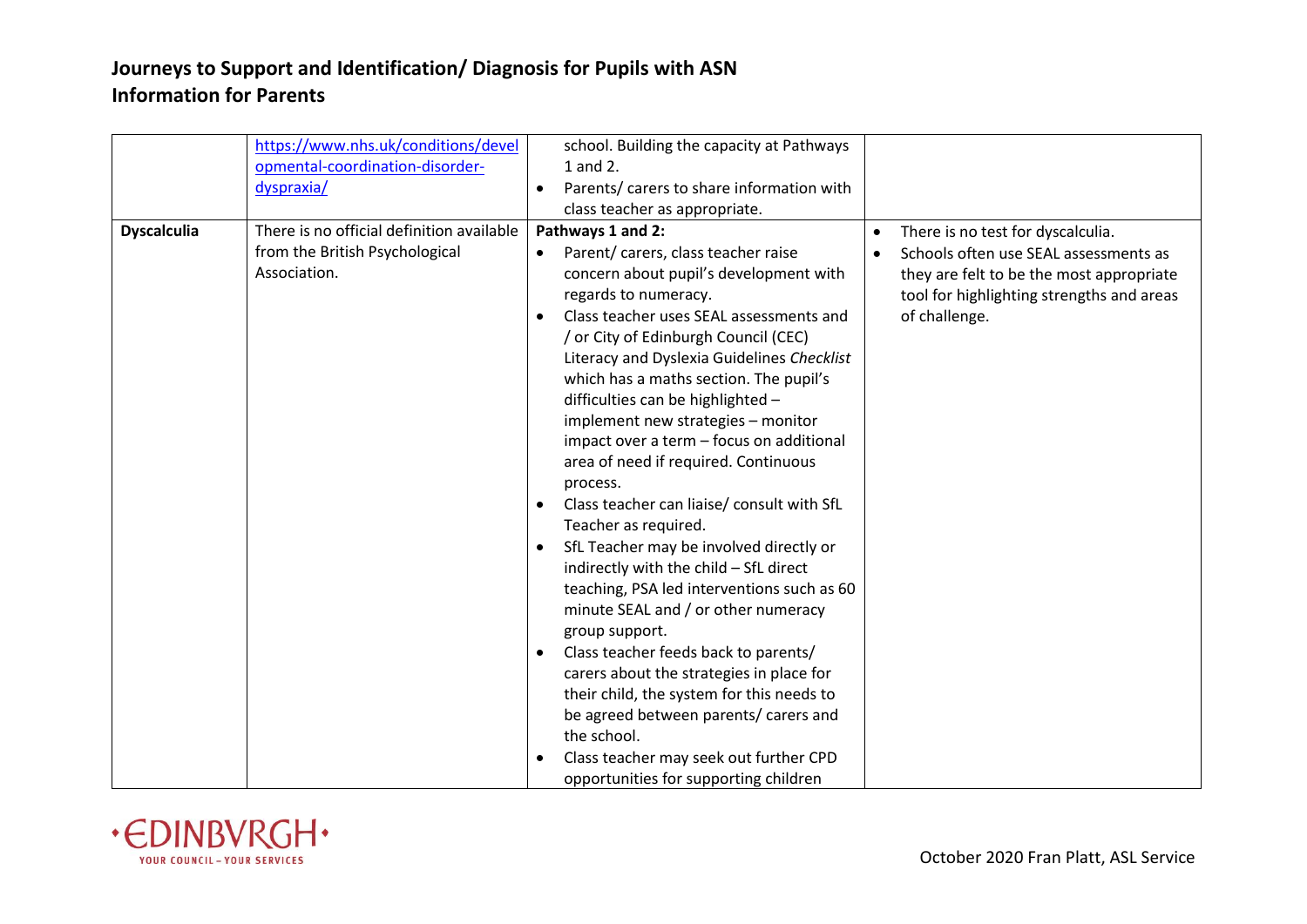|                   |                                                                                                                                                                                                                                                                                                                                                          | with challenges in numeracy e.g.<br>Professional reading, attending courses.                                                                                                                                                                                                                                                                                                                                                                                                                                                                                                                                                                                                                                                                                                                                            |                                     |                                                                                                                                                                                                                                                                                                                                                                                                                                                            |
|-------------------|----------------------------------------------------------------------------------------------------------------------------------------------------------------------------------------------------------------------------------------------------------------------------------------------------------------------------------------------------------|-------------------------------------------------------------------------------------------------------------------------------------------------------------------------------------------------------------------------------------------------------------------------------------------------------------------------------------------------------------------------------------------------------------------------------------------------------------------------------------------------------------------------------------------------------------------------------------------------------------------------------------------------------------------------------------------------------------------------------------------------------------------------------------------------------------------------|-------------------------------------|------------------------------------------------------------------------------------------------------------------------------------------------------------------------------------------------------------------------------------------------------------------------------------------------------------------------------------------------------------------------------------------------------------------------------------------------------------|
| <b>Dysgraphia</b> | The City of Edinburgh Council (CEC)<br>position is that dysgraphia is part of a<br>specific difficulty with literacy.<br>Dysgraphia is recognised<br>independently of dyslexia, as the<br>focus is more on its effect on writing<br>ability.                                                                                                             | Pathways 1 and 2:<br>Parent/ carers and / or primary class<br>$\bullet$<br>teacher raise concern about pupil's<br>development with regards to handwriting<br>and/ or spelling.<br>Class teacher reviews Circle and/ or CEC<br>$\bullet$<br>Literacy and Dyslexia Guidelines -<br>implements strategies - monitors impact<br>over a term - focus on additional area of<br>need if required. Continuous process.<br>Class teacher can liaise/ consult with<br>$\bullet$<br>Support for Learning (SfL) Teacher as<br>required.<br>SfL Teacher may be involved directly or<br>$\bullet$<br>indirectly with the child.<br>Class teacher feeds back to parents/<br>$\bullet$<br>carers about the strategies in place for<br>their child, the system for this needs to<br>be agreed between parents/ carers and<br>the school. | $\bullet$<br>$\bullet$<br>$\bullet$ | CEC assess and support literacy<br>difficulties using the Literacy and Dyslexia<br>Guidelines.<br>Use of Pathway 1 and 2 supports will be<br>in place. This will be discussed with the<br>learner and parents/ carers, as<br>appropriate.<br>Parents/ carers can discuss with their GP<br>if they wish to pursue a diagnosis via<br>occupational therapy (OT). A referral to<br>OT can be made via the GP or by the<br>school, as part of the CPM process. |
| <b>Dyslexia</b>   | Dyslexia is evident when accurate and<br>fluent word reading and/or spelling<br>develops very incompletely or with<br>great difficulty. This focuses on<br>literacy learning at the 'word level'<br>and implies that the problem is<br>severe and persistent despite<br>appropriate learning opportunities.<br><b>British Psychological Society 1999</b> | Pathways 1 and 2:<br>Parent/ carers and / or primary class<br>teacher raise concern about pupil's<br>development with regards to literacy.<br>Class teacher reviews CEC Literacy and<br>$\bullet$<br>Dyslexia Guidelines: completes Checklist-<br>implements strategies - monitors impact<br>over a term - focus on additional area of<br>need if required. Continuous process.                                                                                                                                                                                                                                                                                                                                                                                                                                         | $\bullet$<br>$\bullet$<br>$\bullet$ | CEC assess and support literacy<br>difficulties using the Literacy and Dyslexia<br>Guidelines.<br>There is a staged process to<br>identification, there is no single test/<br>assessment. Dyslexia is most commonly<br>identified at the P4/5 stage.<br>Use of Checklist and Pathway 1 and 2<br>support will be in place. This will be                                                                                                                     |

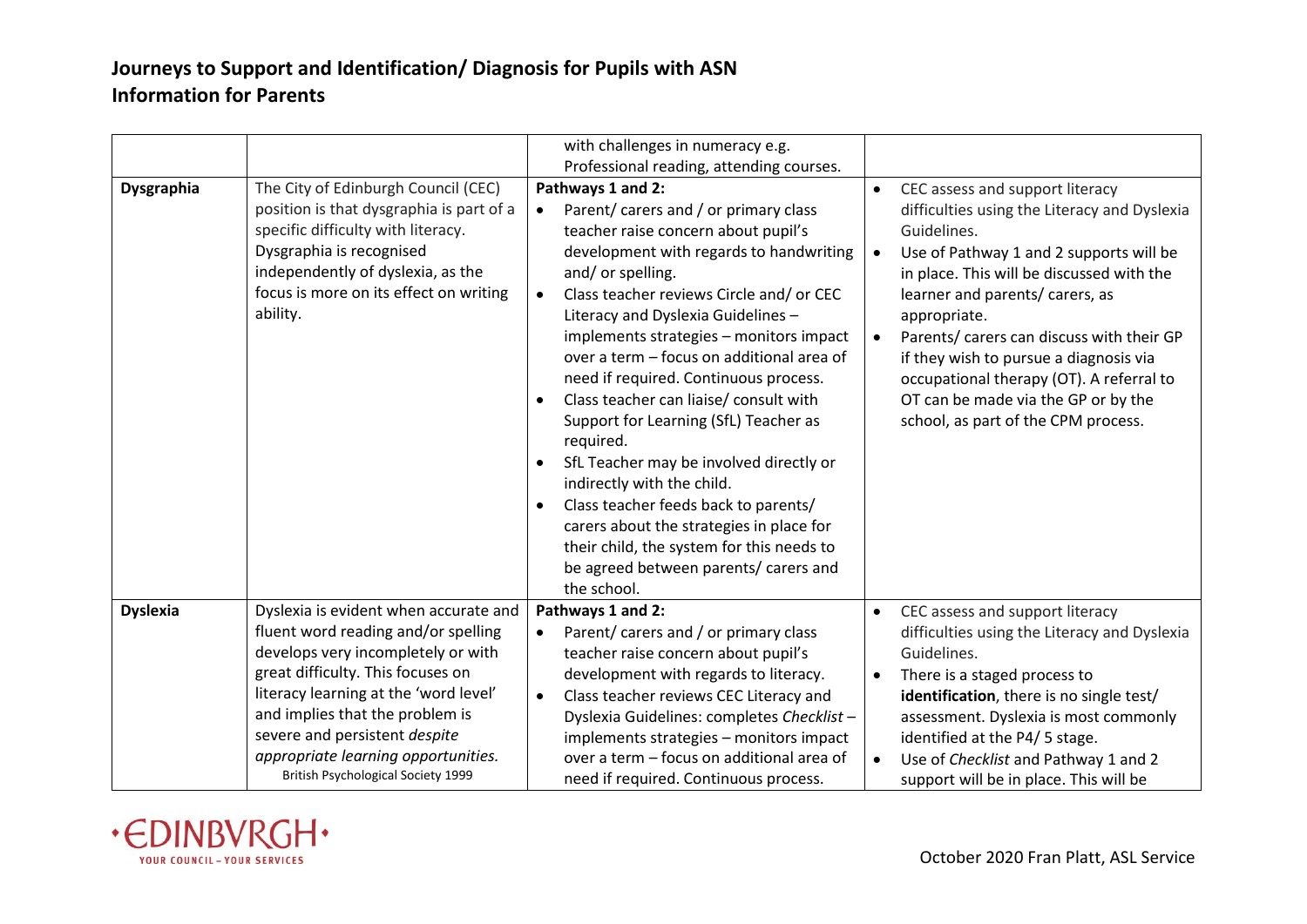| https://www.nhs.uk/conditions/dysle<br>xia/                                                                                                                                                                  | Class teacher can liaise/ consult with<br>Support for Learning (SfL) Teacher as<br>required.<br>SfL Teacher may be involved directly or<br>indirectly with the child - SfL direct<br>teaching, interventions such as Read<br>Write Inc, Fresh Start, managing PSA<br>programme of support.<br>Class teacher feeds back to parents/<br>carers about the strategies in place for<br>their child, the system for this needs to<br>be agreed between parents/ carers and<br>the school.<br>Pathway 3:<br>With parent/ carer consent, schools can<br>ask for advice from the Literacy and<br>Dyslexia Support Team (LDST) within the<br>Additional Support for Learning Service<br>(ASL Service). This support is accessed by<br>the school making a Request for Support<br>to ASAP after a CPM.<br>If appropriate, pupils may be assessed<br>individually and provided a tailored<br>programme of support, to be delivered by | discussed with the learner and parents/<br>carers, as appropriate. Provide the<br>Parent/ Carer information form.<br>If individual literacy support is required,<br>$\bullet$<br>complete relevant elements of the<br>Diagnostic Literacy Assessment to identify<br>strengths and specific areas for<br>development.<br>If, despite appropriate learning<br>$\bullet$<br>opportunities, literacy difficulties persist,<br>use the Summary and conclusions<br>framework to collate evidence.<br>An identification of Dyslexia may be made<br>$\bullet$<br>at this point.<br>Continue to use the monitoring and<br>$\bullet$<br>review process to aid future planning of<br>learning.<br>Continue to discuss with the learner and<br>$\bullet$<br>parents/carers, as appropriate.<br>If required, consult with an educational<br>$\bullet$<br>psychologist. |
|--------------------------------------------------------------------------------------------------------------------------------------------------------------------------------------------------------------|---------------------------------------------------------------------------------------------------------------------------------------------------------------------------------------------------------------------------------------------------------------------------------------------------------------------------------------------------------------------------------------------------------------------------------------------------------------------------------------------------------------------------------------------------------------------------------------------------------------------------------------------------------------------------------------------------------------------------------------------------------------------------------------------------------------------------------------------------------------------------------------------------------------------------|-----------------------------------------------------------------------------------------------------------------------------------------------------------------------------------------------------------------------------------------------------------------------------------------------------------------------------------------------------------------------------------------------------------------------------------------------------------------------------------------------------------------------------------------------------------------------------------------------------------------------------------------------------------------------------------------------------------------------------------------------------------------------------------------------------------------------------------------------------------|
| <b>Ehlers-Danlos</b><br>Ehlers-Danlos syndromes (EDS) are a<br>group of rare inherited conditions<br><b>Syndromes</b><br>that affect connective tissue. There<br>(EDS)<br>are 13 types of EDS, most of which | a school PSA.<br>Pathways 1 and 2:<br>If recommendations are made by an AHP,<br>these should be shared with the school                                                                                                                                                                                                                                                                                                                                                                                                                                                                                                                                                                                                                                                                                                                                                                                                    | See a GP if your child has several<br>$\bullet$<br>troublesome symptoms of EDS.                                                                                                                                                                                                                                                                                                                                                                                                                                                                                                                                                                                                                                                                                                                                                                           |

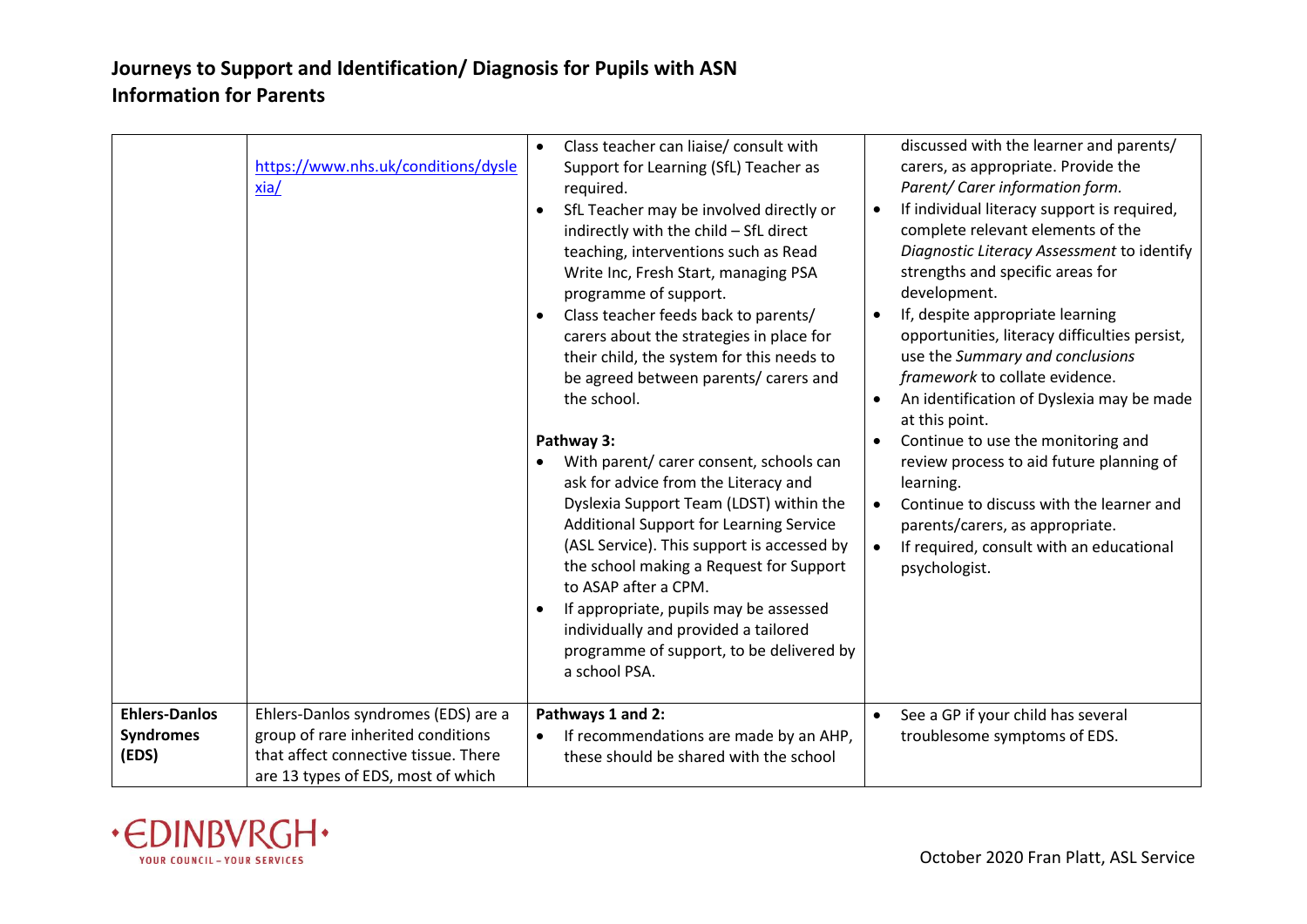|                                        | are very rare. Hypermobile EDS<br>(HEDS) is the most common type.<br>Other types of EDS include classical<br>EDS, vascular EDS and kyphoscoliotic.<br><b>NHS</b><br>https://www.nhs.uk/conditions/ehler<br>s-danlos-syndromes/ | who may adjust/introduce supports as<br>appropriate.                                                                                                                                                                      | $\bullet$<br>$\bullet$ | You do not usually need to worry if your<br>child only has a few symptoms and<br>they're not causing any problems.<br>Joint hypermobility, for example, is<br>relatively common, affecting around 1 in<br>30 people. So it's unlikely to be caused by<br>EDS if there are no other symptoms.<br>Your GP may refer your child to a joint<br>specialist (rheumatologist) your child has<br>problems with their joints and they<br>suspect EDS.<br>If there's a possibility your child may have<br>1 of the rare types of EDS, your GP can<br>refer your child to your local genetics<br>service for an assessment.<br>The local genetics specialist will ask about<br>your child's medical history, family<br>history, assess symptoms and may carry<br>out a genetic blood test to confirm the<br>diagnosis.<br>If further investigation is needed, your<br>hospital doctor can refer your child to a<br>specialist EDS diagnostic service based |
|----------------------------------------|--------------------------------------------------------------------------------------------------------------------------------------------------------------------------------------------------------------------------------|---------------------------------------------------------------------------------------------------------------------------------------------------------------------------------------------------------------------------|------------------------|-------------------------------------------------------------------------------------------------------------------------------------------------------------------------------------------------------------------------------------------------------------------------------------------------------------------------------------------------------------------------------------------------------------------------------------------------------------------------------------------------------------------------------------------------------------------------------------------------------------------------------------------------------------------------------------------------------------------------------------------------------------------------------------------------------------------------------------------------------------------------------------------------------------------------------------------------|
| <b>Foetal Alcohol</b>                  | Foetal alcohol spectrum disorders                                                                                                                                                                                              | Pathways 1 and 2:                                                                                                                                                                                                         | $\bullet$              | in Sheffield or London.<br>Speak to a GP or health visitor if you have                                                                                                                                                                                                                                                                                                                                                                                                                                                                                                                                                                                                                                                                                                                                                                                                                                                                          |
| Spectrum<br><b>Disorders</b><br>(FASD) | (FASDs) are a group of conditions that<br>can occur in a person whose mother<br>drank alcohol during pregnancy.<br>These effects can include physical<br>problems and problems with<br>behavior and learning. Often, a         | Parent/ carers and/ or Health Visitor/<br>$\bullet$<br>Nursery staff/ class teacher raise<br>concern about pupil's development.<br>If recommendations are made by an<br>$\bullet$<br>AHP, these should be shared with the | $\bullet$              | any concerns about your child's<br>development or think they could have<br>foetal alcohol syndrome.<br>If the condition is not diagnosed early on<br>and a child does not receive appropriate                                                                                                                                                                                                                                                                                                                                                                                                                                                                                                                                                                                                                                                                                                                                                   |

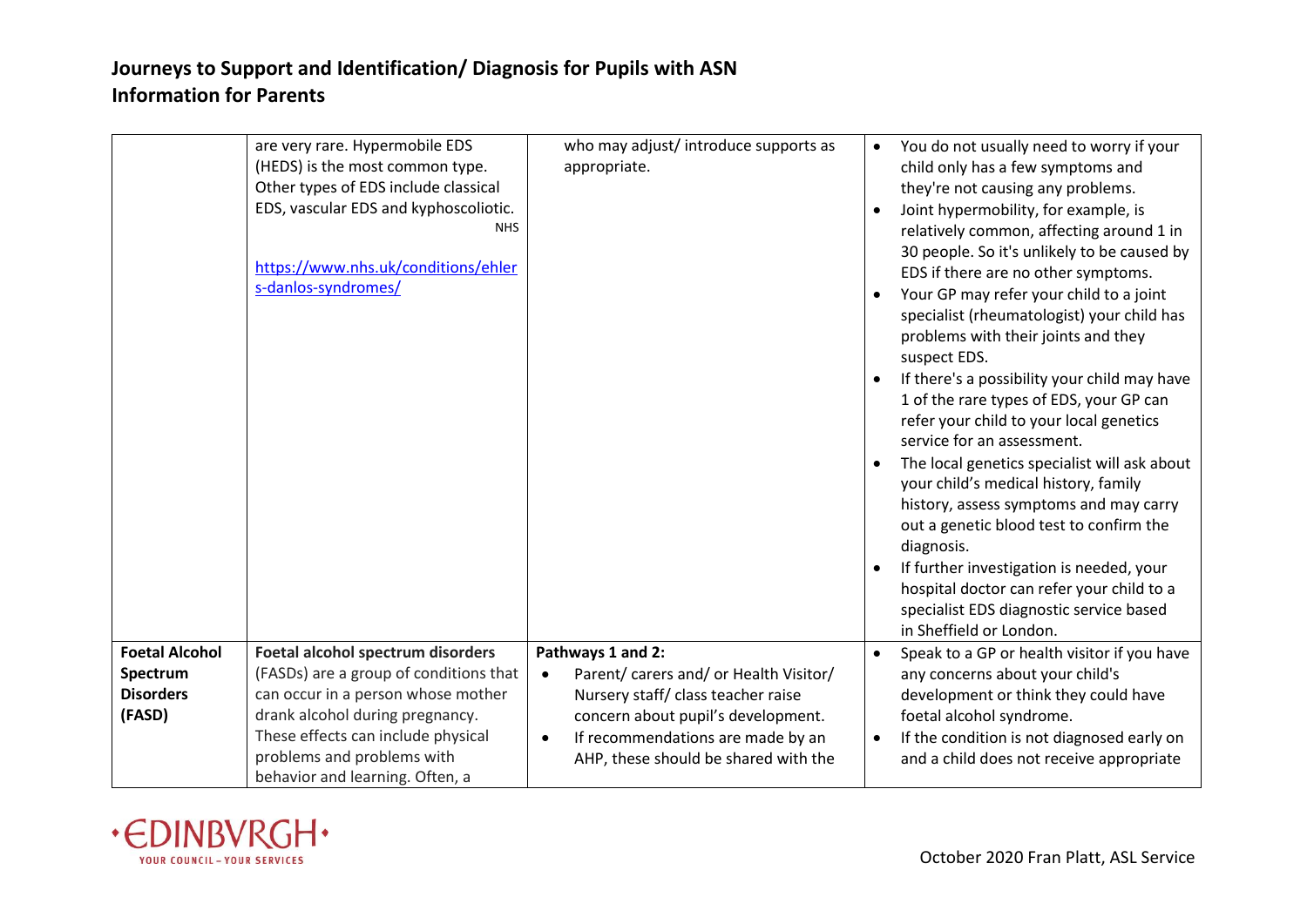|                    | person with an FASD has a mix of<br>these problems.<br>CDC.gov<br>https://www.nhs.uk/conditions/foeta<br>l-alcohol-syndrome/ | school who may adjust/introduce<br>supports as appropriate.<br>Training is available via the CPD<br>$\bullet$<br>Directory.<br>Pathway 3:<br>With parent/ carer consent, health<br>visitors/ nurseries and schools can consult<br>with the Additional Support for Learning<br>Service (ASL Service); they may agree<br>training for staff and/or observation and<br>modelling of strategies.<br>This support is accessed by the school<br>making a request for support to the<br>Additional Services Access Point (ASAP)<br>after a Child Planning Meeting (CPM).<br>It may be appropriate to make a referral<br>to Edinburgh Together (Children 1st/<br>Barnardo's/ Canongate Youth) for<br>further/ more intense support at home.<br>This is accessed by the school making a<br>request for support to ASAP after a CPM.<br>The teacher will continue to work in<br>$\bullet$<br>partnership with parents/ carers and<br>feedback as required, the system for this<br>needs to be agreed between parents/<br>carers and the school. | $\bullet$<br>$\bullet$<br>$\bullet$ | support, they're more likely to experience<br>challenges associated with the condition.<br>A doctor or health visitor will need to<br>know if your child was exposed to alcohol<br>during pregnancy to make a diagnosis of<br>foetal alcohol syndrome.<br>Your child may be referred to a specialist<br>team for an assessment if there's a<br>possibility they have the condition.<br>This usually involves a physical<br>examination and blood tests to rule out<br>genetic conditions that have similar<br>symptoms to foetal alcohol syndrome.<br>Once the condition has been diagnosed, a<br>team of healthcare professionals can<br>assess the needs of the affected child and<br>offer appropriate educational and<br>behavioural strategies to meet these<br>needs. |
|--------------------|------------------------------------------------------------------------------------------------------------------------------|---------------------------------------------------------------------------------------------------------------------------------------------------------------------------------------------------------------------------------------------------------------------------------------------------------------------------------------------------------------------------------------------------------------------------------------------------------------------------------------------------------------------------------------------------------------------------------------------------------------------------------------------------------------------------------------------------------------------------------------------------------------------------------------------------------------------------------------------------------------------------------------------------------------------------------------------------------------------------------------------------------------------------------------|-------------------------------------|-----------------------------------------------------------------------------------------------------------------------------------------------------------------------------------------------------------------------------------------------------------------------------------------------------------------------------------------------------------------------------------------------------------------------------------------------------------------------------------------------------------------------------------------------------------------------------------------------------------------------------------------------------------------------------------------------------------------------------------------------------------------------------|
| <b>Hyperacusis</b> | Hyperacusis is when everyday sounds<br>seem much louder than they should.<br><b>NHS</b>                                      | Pathways 1 and 2:<br>Parent/ carers and/ or class teacher raise<br>concern about pupil's sensitivity to noise.                                                                                                                                                                                                                                                                                                                                                                                                                                                                                                                                                                                                                                                                                                                                                                                                                                                                                                                        | $\bullet$                           | See a GP if you think your child has<br>hyperacusis. They will refer to audiology.                                                                                                                                                                                                                                                                                                                                                                                                                                                                                                                                                                                                                                                                                          |

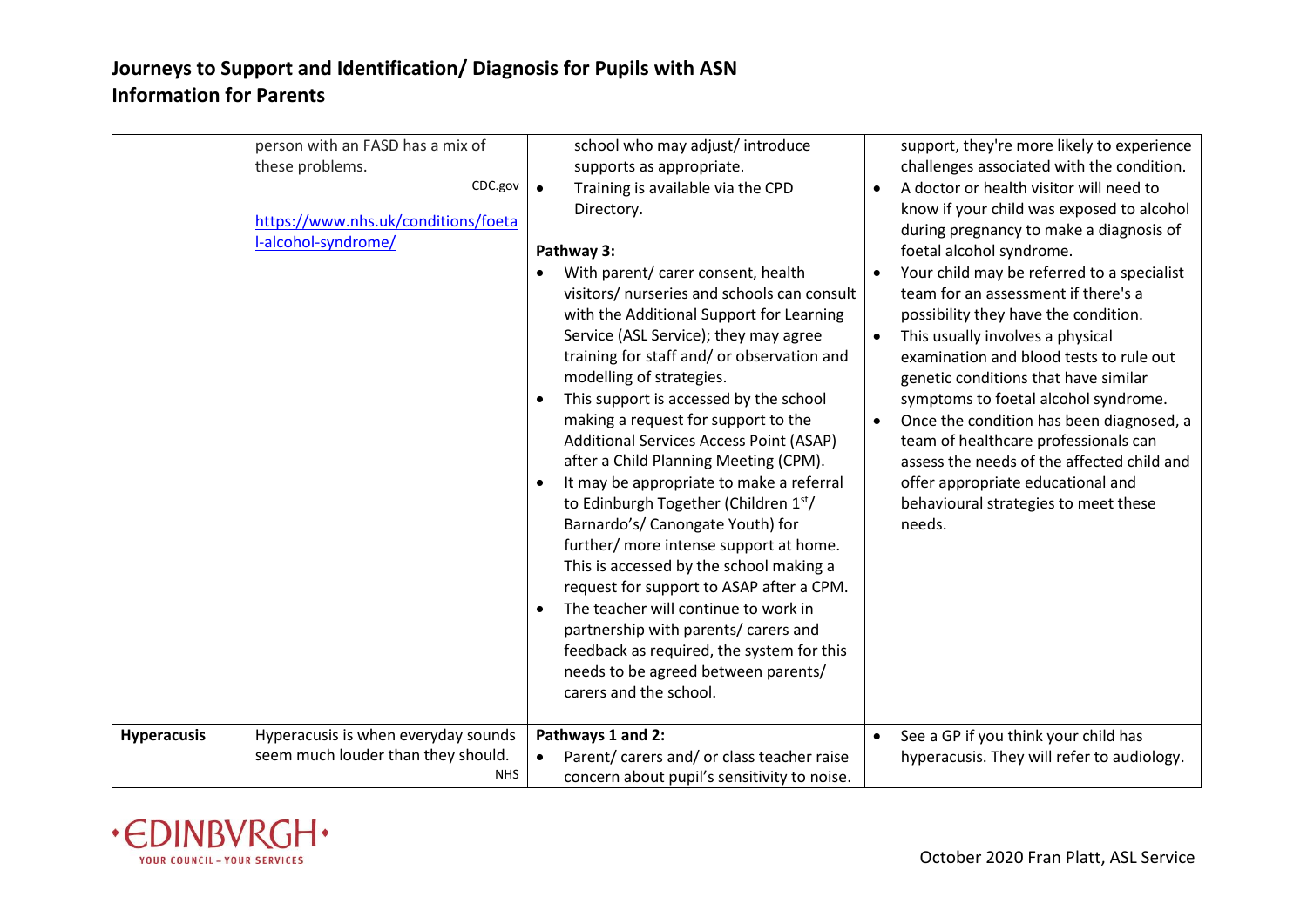| Obsessive compulsive disorder (OCD)<br>Pathways 1 and 2:<br><b>Obsessive</b><br>Some people start having symptoms<br>$\bullet$                                                                                                                                                                                                                                                                                                                                                                                                                                                                                                                                                                                                                                                                                                                                                                                                                                               | They may also refer your child for a blood<br>test or X-ray to help rule out any other<br>The main treatment is improving muscle<br>strength and fitness, so the joints are<br>Ask a GP to refer you to a physiotherapist<br>or occupational therapist (OT) for |
|------------------------------------------------------------------------------------------------------------------------------------------------------------------------------------------------------------------------------------------------------------------------------------------------------------------------------------------------------------------------------------------------------------------------------------------------------------------------------------------------------------------------------------------------------------------------------------------------------------------------------------------------------------------------------------------------------------------------------------------------------------------------------------------------------------------------------------------------------------------------------------------------------------------------------------------------------------------------------|-----------------------------------------------------------------------------------------------------------------------------------------------------------------------------------------------------------------------------------------------------------------|
| is a common mental health condition<br><b>Compulsive</b><br>Parent/ carers and/ or class teacher raise<br>early, often around puberty, but it usually<br>Disorder (OCD)<br>where a person has obsessive<br>concern about pupil's behaviours.<br>starts during early adulthood.<br>thoughts and compulsive behaviours.<br>If recommendations are made by an AHP,<br>If you think your child is developing OCD,<br>$\bullet$<br><b>NHS</b><br>these should be shared with the school<br>you should discuss this with your GP in<br>https://www.nhs.uk/conditions/obse<br>the first instance.<br>who may adjust/introduce supports as<br>ssive-compulsive-disorder-ocd/<br>appropriate.<br>PDA currently falls under the<br>Pathological<br>Please see section on ASD<br>Please see section on ASD<br>$\bullet$<br>$\bullet$<br>umbrella diagnosis of autism<br><b>Demand</b><br><b>Avoidance</b><br>spectrum disorders (ASD).<br><b>British Psychological Society</b><br>(PDA) |                                                                                                                                                                                                                                                                 |